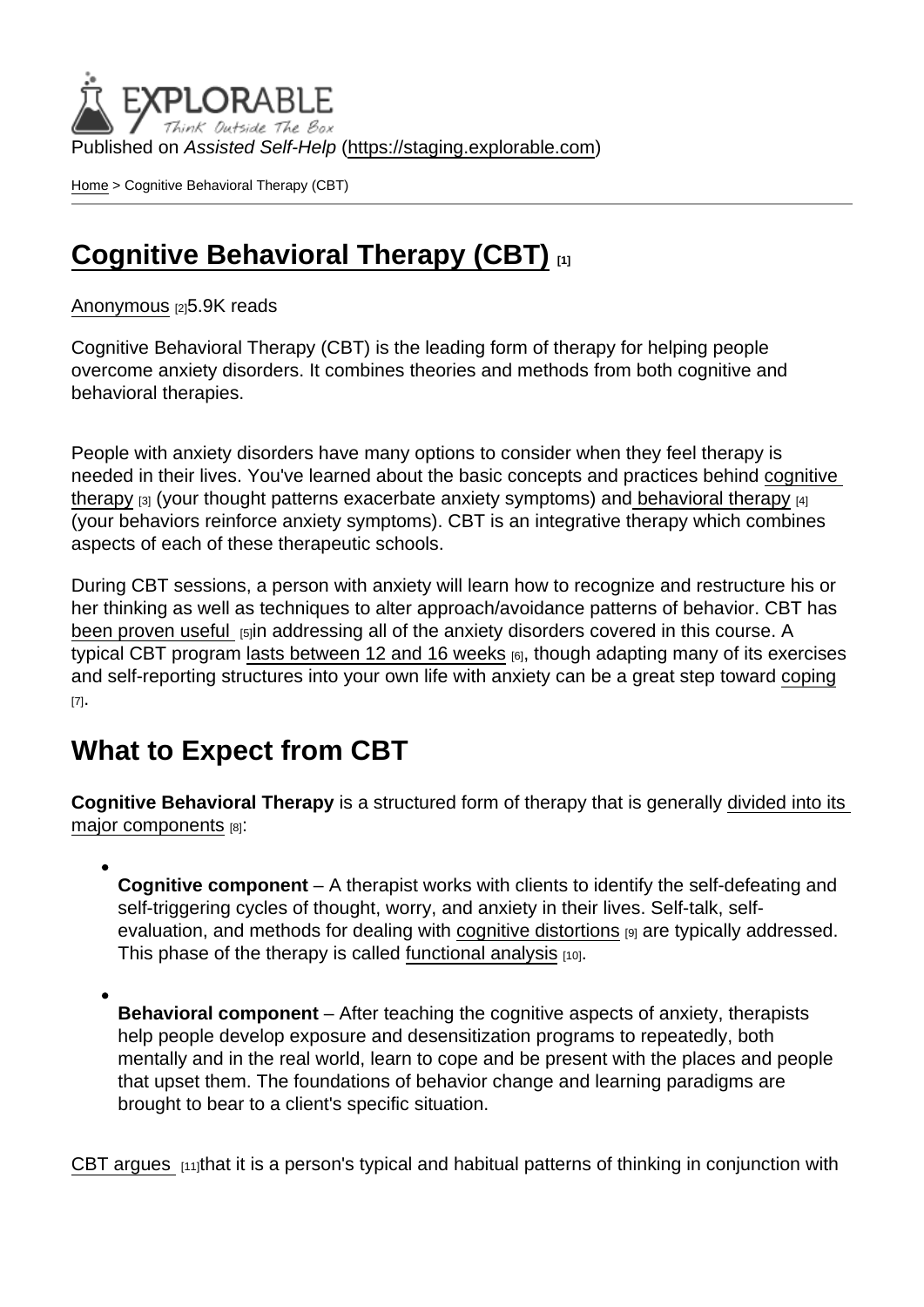their repeated approach/avoidance behaviors which predisposes them to heightened anxiety and interferes with their [powers to cope](https://explorable.com/social-support) [12]. Oftentimes simply being aware of a tendency or problem behavior is not enough to cure it (see [Obsessive-Compulsive Disorder](https://explorable.com/obsessive-compulsive-disorders) [13]). CBT interventions address this gap; negative thinking is first pegged and then followed-through with everyday behavioral techniques.

# Challenging Thoughts/Assumptions

We've already addressed the basics of cognitive therapy. Here is [an extended breakdown](http://www.helpguide.org/articles/anxiety/therapy-for-anxiety-disorders.htm) [14] of what the thought identification and reversal process (called [cognitive restructuring](http://www.mayoclinic.org/tests-procedures/cognitive-behavioral-therapy/basics/what-you-can-expect/prc-20013594) [15]) might look like for anxiety disorders:

I.D. Negative Thinking – Anxiety disorders often blind people to their own irrational thoughts. A person with [social phobia](https://explorable.com/social-anxiety-disorders)  $[16]$ , for instance, may become used to imagining social interactions as terrifying to the extent that this feels like the truth instead of a distortion. CBT therapists help their patients bring these hidden thought patterns out into the open.

Challenge Negative Thinking – Once the thought is out in the open, a CBT therapist provides tools for questioning, analyzing, and testing these anxiety-prompting ideas. We've gone over [many of these techniques](https://explorable.com/cognitive-therapy) [3] already, but some include purposefully conducting thought experiments and weighing the pros and cons of holding onto a belief.

Replace Negative Thinking – The thought has now been exposed and challenged from many angles—the last step is to completely replace it with a neutral or positive version. This step may involve creating a short script of questions or directions to follow when the negative thought rears again. Here are some brief examples of this 3-part cognitive restructuring courtesy of HealthGuide.org:

Negative thought #1: What if I pass out on the subway?

Cognitive distortion: Predicting the worst

More realistic thought: I've never passed out before, so it's unlikely that I will on the subway.

Negative thought #2: If I pass out, it will be terrible!

Cognitive distortion: Blowing things out of proportion

More realistic thought: If I faint, I'll come to in a few moments. That's not so terrible.

Negative thought #3: People will think I'm crazy.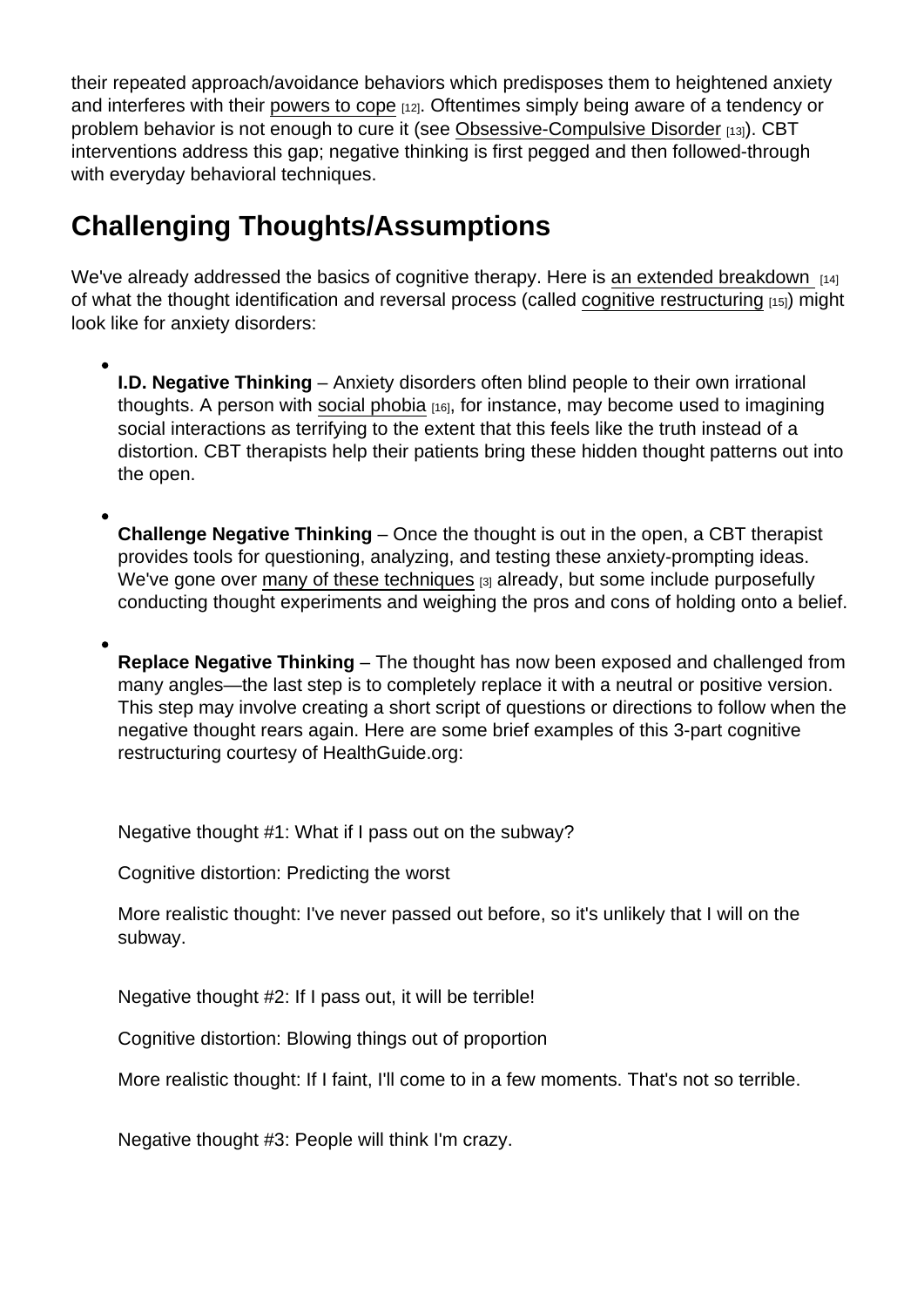Cognitive distortion: Jumping to conclusions

More realistic thought: People are more likely to be concerned if I'm okay.

# Creating an Exposure Hierarchy Program

Once you have practiced identifying, challenging, and replacing negative thinking, the behavioral component of CBT begins to take shape. With a revised mental toolkit for picking apart old habits of thought, you and your therapist may likely begin crafting an exposure program. The situations, memories, or places which prompt your negative thoughts will need to be approached either incrementally or all at once. The more you are exposed to the anxietyprovoking scenario, the more chances you have to cope with the physical symptoms of anxiety while actively addressing your thoughts in the moment.

Once common way to do this is through an [anxiety hierarchy](http://socialanxietydisorder.about.com/od/glossarya/g/hierarchies.htm) [17]. If you suffer from Panic [Disorder](https://explorable.com/panic-disorder) [18], for instance, it can be helpful to list out the places/events which provoke the most debilitating panic responses to the ones which provoke the least debilitating responses.

Gradually, you can begin to expose yourself to the least anxious situation, putting into practice your cognitive tools while simultaneously retraining/unlearning your fear response. This may begin with simple visualization exercises or even looking at pictures or videos. It could also begin in the physical world.

Once you can successfully and routinely visit that low-listed place or scenario, you and your therapist will move onto the next situation, and then the next. The great thing about hierarchies is that you have a systematic record of success to look back on for encouragement and support. Some CBT methods also advocate writing down your thoughts and feelings before, during, and after an exposure session. The more ways you monitor your progress, the more evidence you will have to prove your improvement.

The behavioral aspect of CBT may also involve [secondary coping techniques](http://www.helpguide.org/articles/anxiety/therapy-for-anxiety-disorders.htm)  $\mu_{14}$ such as breathing exercises and mindfulness/relaxation techniques. We go over these strategies more in-depth [here](https://explorable.com/mindfulness-breathing-exercise) [19].

### Other CBT-based Therapies

There are several other behavioral variations which CBT therapists may advocate, including Acceptance and Commitment Therapy (ACT) and Dialectical Behavioral Therapy (DBT). The curious can [follow this link](http://www.adaa.org/finding-help/treatment/therapy)  $_{[6]}$  for more about these alternative behavioral methods or [this link](https://explorable.com/psychotherapy)  $[20]$  for other treatments described in this course.

Source URL: https://staging.explorable.com/en/e/cognitive-behavioral-therapy?gid=21000

Links

[1] https://staging.explorable.com/en/e/cognitive-behavioral-therapy

- [2] https://staging.explorable.com/en/users/grharriman
- [3] https://explorable.com/cognitive-therapy
- [4] https://explorable.com/behavioral-therapy-exposure
- [5] http://www.ncbi.nlm.nih.gov/pmc/articles/PMC2409267/
- [6] http://www.adaa.org/finding-help/treatment/therapy